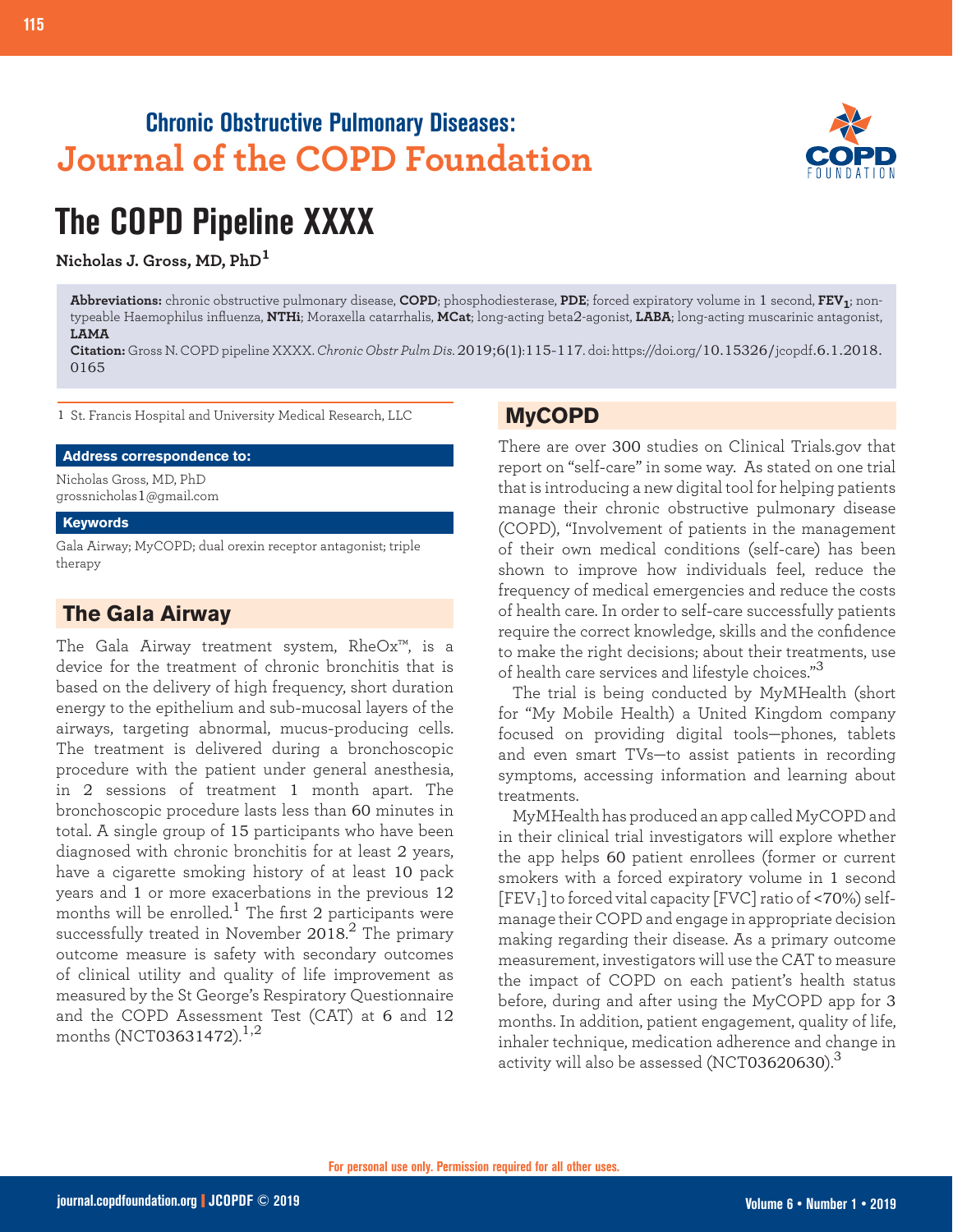## **ACT-541468**

ACT-541486 is a dual orexin receptor antagonist, that is being evaluated for its effect on nighttime respiration in patients with moderate COPD. The program is comprised of 2 placebo-controlled dose-response studies. Participants will be required to have moderate COPD, an  $FEV_1$  less than 80% of predicted, and a  $FEV_1/$ FVC ratio less than 70%. The primary outcome will be the mean oxygen saturation (SaO2), as measured by finger pulse oximetry during total sleep time, after a once a day evening dose for 5 nights. A total of 28 patients will be enrolled in the trial. (NCT03646864) $^4$ 

#### **Efficacy of Triple Therapy in COPD**

A new 4,000-patient study, completed in November of 2018, included patients with COPD and the random new use of either a fixed-dose long-acting beta2-agonist (LABA)/long-acting muscarinic antagonist (LAMA) combination or the same combination plus an inhaled corticosteroid  $(ICS)$ .<sup>5</sup> All participants were above 55 years of age, new to LABA/LAMA combinations and inhaled ICS and without a diagnosis of asthma. The 3 primary outcomes were the number of participants hospitalized with a *severe* exacerbation and the number hospitalized with a *moderate* exacerbation and the number of participants hospitalized with communityacquired (severe) pneumonia. No results have been posted for the study at the time this column went to press. The trend in COPD therapy has been to add and combine agents with complementary actions to maximize therapy while minimizing the undesirable actions of the therapy where possible. Further, the use of long-acting agents (meaning: 12-or 24-hour actions) is likely to be considered to be desirable by many patients and prescribers. The "cocktail" approach in the present triple-therapy drug, if it can be used with benefit and without harm, will be considered to be a success by many . (NCT 03724877)<sup>5</sup>

#### **Acknowledgements**

Special thanks to Johan Karlberg, MD, PhD, Editor of the Clinical Trial Magnifier newsletter.